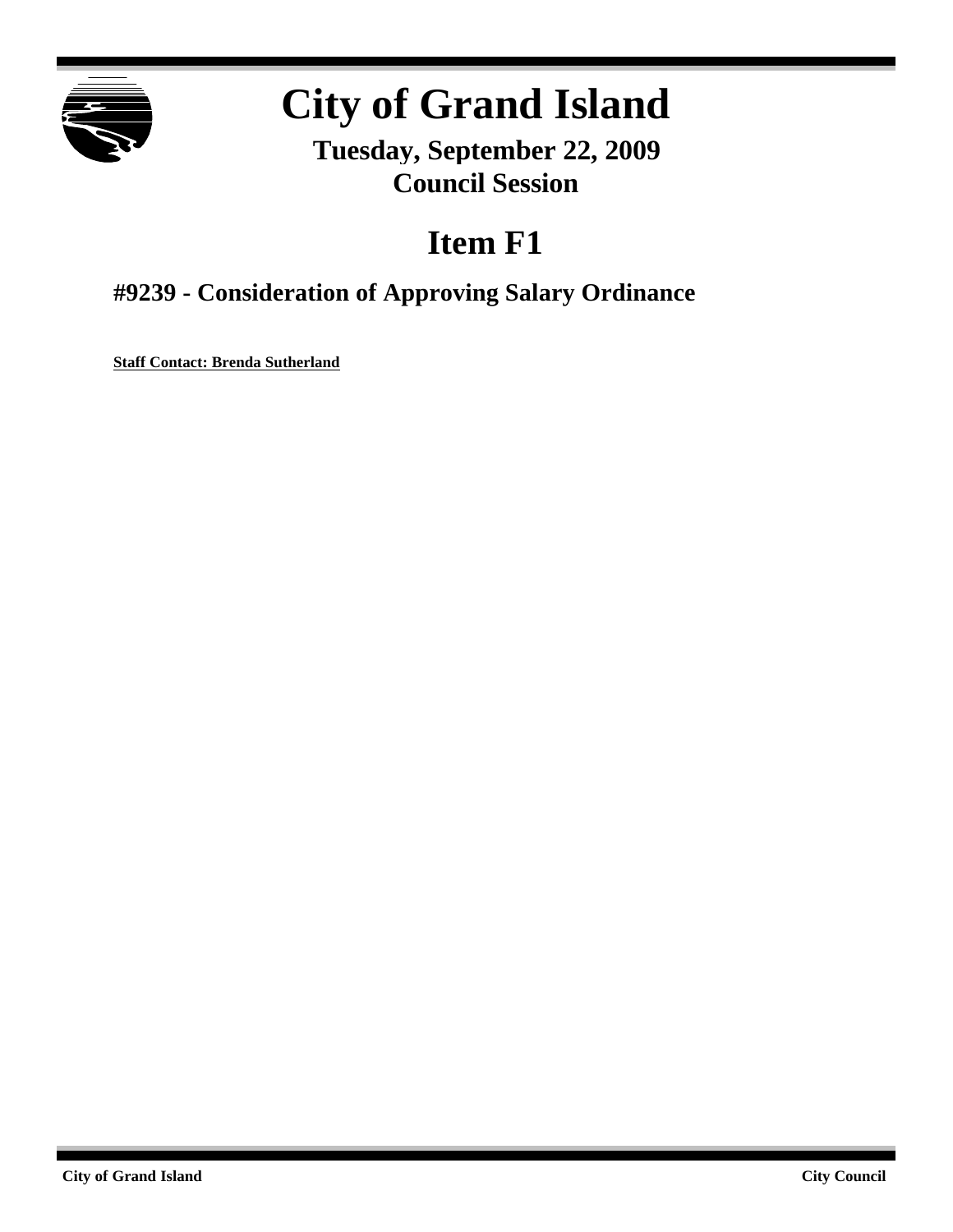# **Council Agenda Memo**

| From:           | Brenda Sutherland, Human Resources Director |
|-----------------|---------------------------------------------|
| <b>Meeting:</b> | September 22, 2009                          |
| Subject:        | <b>Salary Ordinance</b>                     |
| Item $\#$ 's:   | $F-1$                                       |
| $Presenter(s):$ | Brenda Sutherland, Human Resources Director |

# **Background**

The City of Grand Island conducts salary surveys to identify comparable wages for its employees. It has been three years since the last survey for the non-union employee group. The City Council recently passed a budget that specified 3.5% as the budget authority that was to be used to implement the results of the current salary survey.

# **Discussion**

The cities that were used in the array were: Ames, Iowa, Council Bluffs, Iowa, Fremont, Hastings, Kearney, and North Platte, Nebraska, and Salina Kansas. The Council gave direction to use a more balanced array and in doing so there are three cities that are larger and four that are smaller. Ames and Salina have been used in the City's array for several years. Council Bluffs has been added this year as it was added by the CIR in the IAFF case. This survey produced wages at both ends of the spectrum meaning that some positions saw a great deal of movement while other positions were frozen. While there will be some major movement in some salary tables, the highest adjustment that an employee will experience at implementation is 7.8% and the lowest is 0%.

The salary range will be adjusted per the survey results. Employees will not move backwards in their current hourly wage, however, they could move backwards in step placement. Should an employee move into lower steps in the new range they will be placed in the next closest step that gives them at least a 2% increase. This means that an employee may go backwards in their placement on the scale but will receive an initial increase in October and then will be eligible for step movement at their evaluation date. This type of implementation allows the City to remain compliant with State of Nebraska comparability statutes while controlling the pace of salary increases to fall within the 3.5% budget authority that was approved byCouncil for the new Fiscal Year.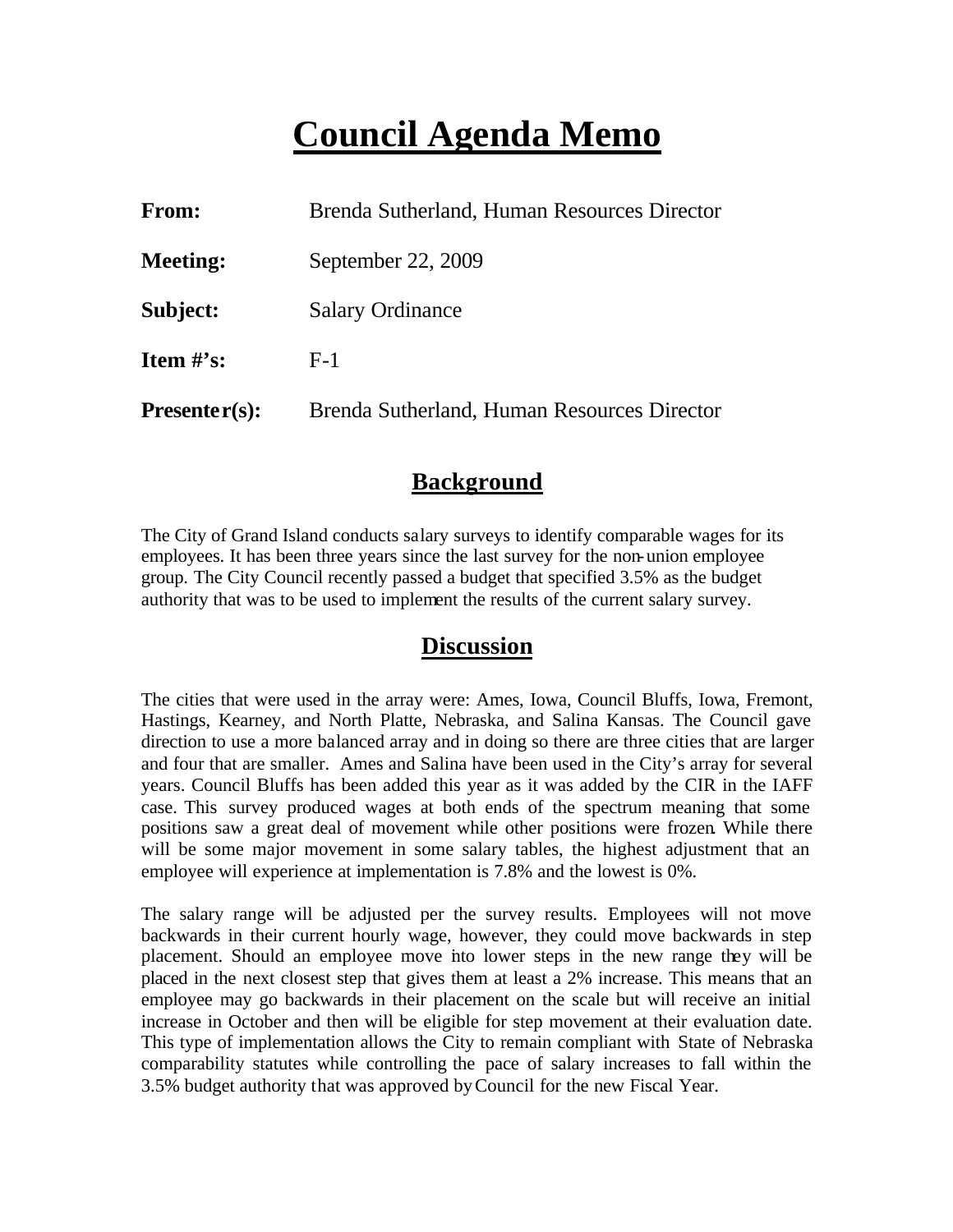# **Alternatives**

It appears that the Council has the following alternatives concerning the issue at hand. The Council may:

- 1. Move to approve
- 2. Refer the issue to a Committee<br>3. Postpone the issue to future date
- Postpone the issue to future date
- 4. Take no action on the issue

# **Recommendation**

City Administration recommends that the Council approve Salary Ordinance #9239.

# **Sample Motion**

Move to approve Salary Ordinance #9239.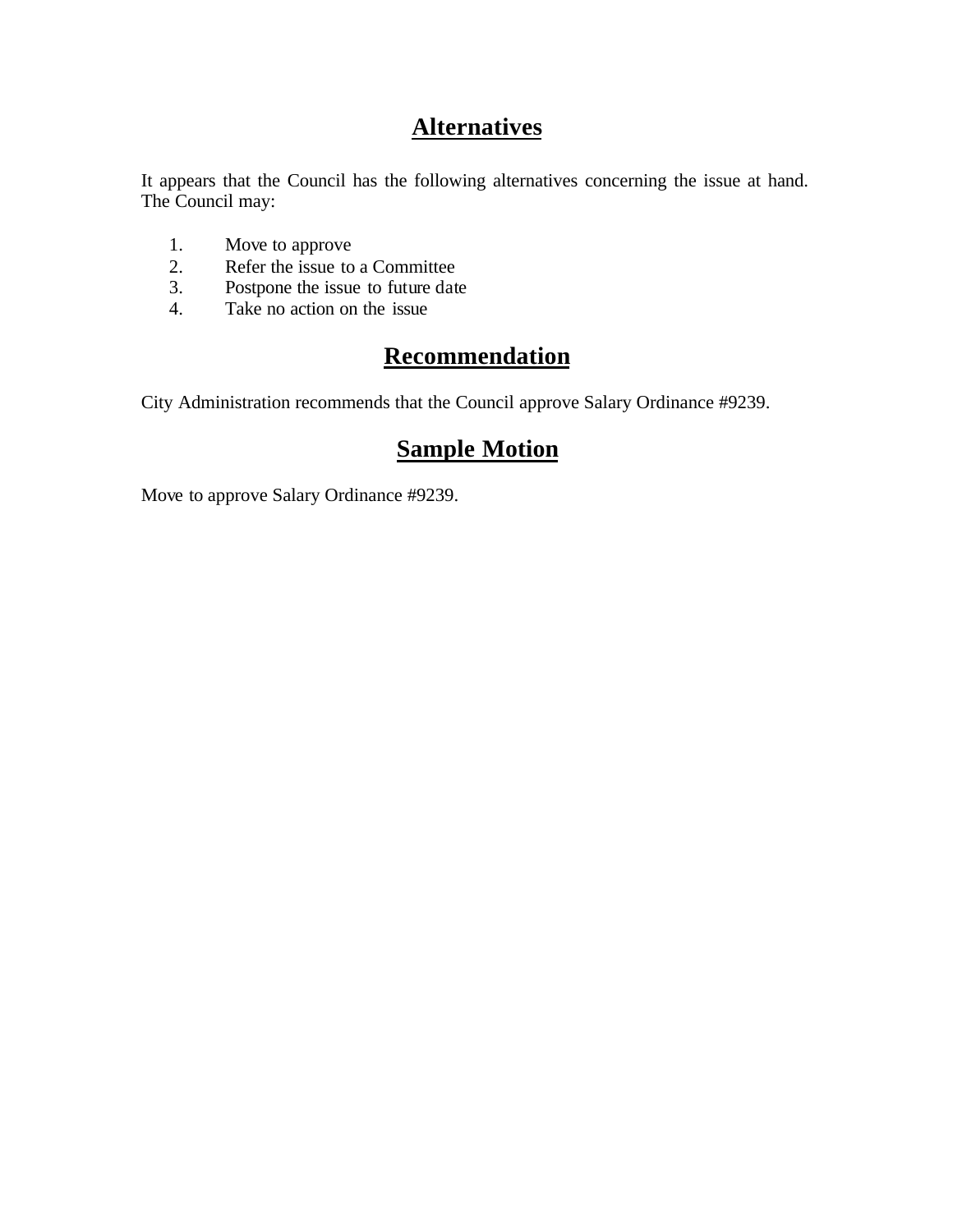#### ORDINANCE NO. 9239

An ordinance to amend Ordinance 9231 known as the Salary Ordinance which lists the currently occupied classifications of officers and employees of the City of Grand Island, Nebraska and established the ranges of compensation of such officers and employees; to move the non union and IBEW-Information Technology positions listed below to the new IBEW-Service/Clerical group; to amend the job classifications of Maintenance Worker I – Golf and Maintenance Worker II Golf to Maintenance Worker Golf; to amend the salary ranges of the non union employees; to separate the full time Solid Waste Division Clerk from the part time Solid Waste Division Clerk; covered under the AFSCME labor agreement; IBEW-Utilities and IBEW-Finance labor agreements; the IBEW-WWTP labor agreement; the FOP labor agreement; and the IAFF labor agreement; and to repeal those portions of Ordinance No. 9231 and any parts of other ordinances in conflict herewith; to provide for severability; to provide for the effective date thereof; and to provide for publication of this ordinance in pamphlet form.

BE IT ORDAINED BY THE MAYOR AND COUNCIL OF THE CITY OF GRAND ISLAND, NEBRASKA:

SECTION 1. The currently occupied classifications of officers and general employees of the City of Grand Island, and the ranges of compensation (salary and wages, excluding shift differential as provided by contract) to be paid for such classifications, and the number of hours and work period which certain officers and general employees shall work prior to overtime eligibility are as follows:

| <b>Classification</b>               | <b>Bi-Weekly Pay Range</b><br>Min/Max | Overtime<br><b>Eligibility</b> |
|-------------------------------------|---------------------------------------|--------------------------------|
| Accountant                          | 1617.06/2276.10                       | Exempt                         |
|                                     | 1728.80/2437.60                       |                                |
| Accounting Technician – Solid Waste | 1093.44/1538.67                       | 40 hrs/week                    |
|                                     | 1200.00/1577.60                       |                                |

Approved as to Form  $\overline{a}$ September 18, 2009September 18, 2009September 18, 2009 September 15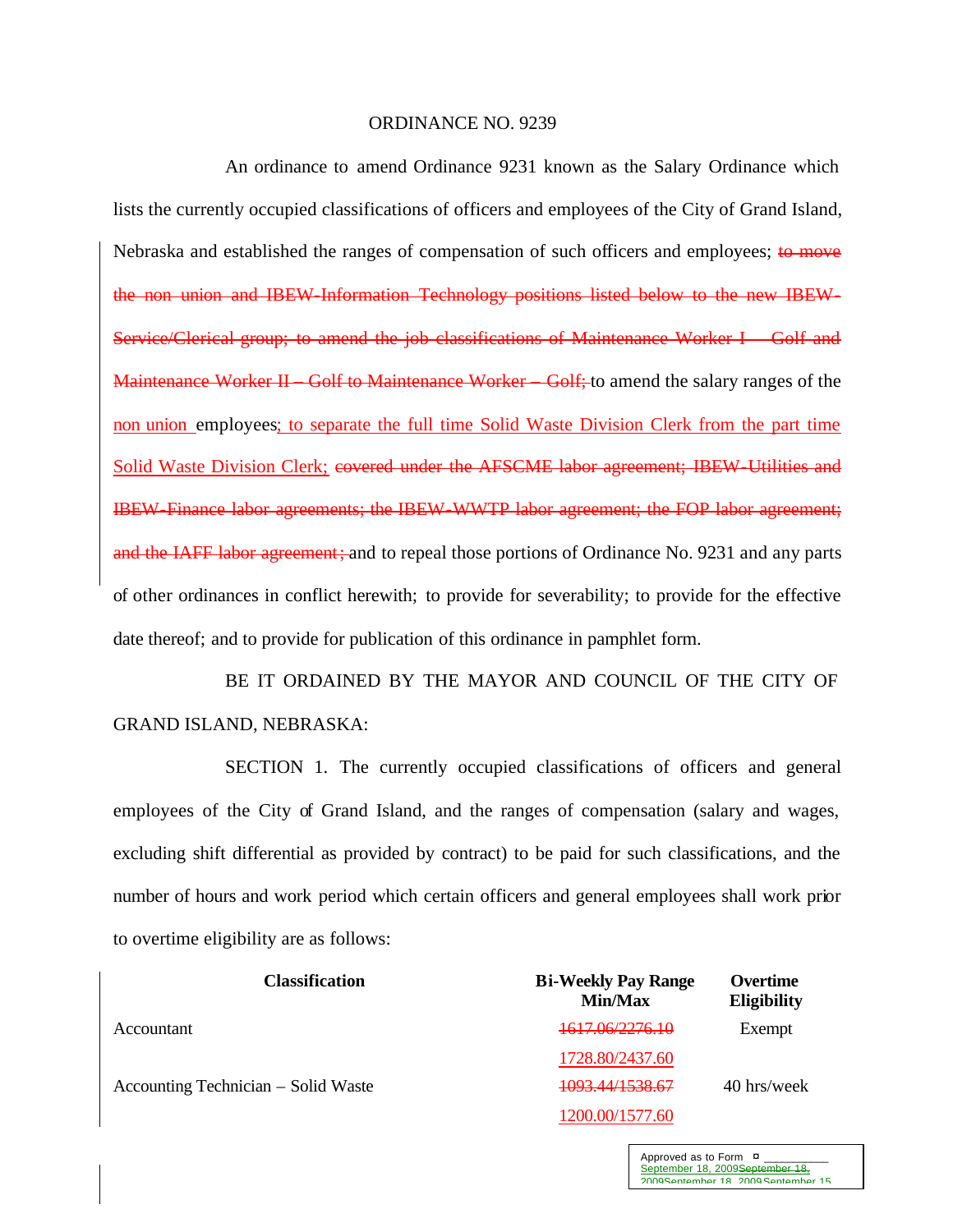| <b>Classification</b>                              | <b>Bi-Weekly Pay Range</b><br>Min/Max | <b>Overtime</b><br><b>Eligibility</b> |
|----------------------------------------------------|---------------------------------------|---------------------------------------|
| Assistant to the City Administrator                | 1539.07/2166.77                       | Exempt                                |
|                                                    | 1681.60/2367.20                       |                                       |
| <b>Assistant Utility Director - Administration</b> | 3005.32/4229.13                       | Exempt                                |
|                                                    | 3262.40/4592.00                       |                                       |
| Assistant Utility Director - PGS & PCC             | 3255.46/4581.33                       | Exempt                                |
|                                                    | 3532.80/4974.40                       |                                       |
| Attorney                                           | 2150.91/3026.67                       | Exempt                                |
|                                                    | 2151.20/3319.20                       |                                       |
| <b>Biosolids Technician</b>                        | 1329.96/1872.14                       | 40 hrs/week                           |
|                                                    | 1363.21/1918.94                       |                                       |
| <b>Building Department Director</b>                | 2452.05/3449.03                       | Exempt                                |
|                                                    | 2520.00/3585.60                       |                                       |
| <b>Cemetery Superintendent</b>                     | 1464.95/2062.42                       | Exempt                                |
| City Administrator                                 | 3967.46/5583.39                       | Exempt                                |
|                                                    | 4310.48/6065.29                       |                                       |
| <b>City Attorney</b>                               | 2864.86/4032.02                       | Exempt                                |
|                                                    | 2978.40/4192.00                       |                                       |
| <b>City Clerk</b>                                  | 1646.54/2317.09                       | Exempt                                |
|                                                    | 1799.20/2532.80                       |                                       |
| Civil Engineering Manager - Public Works           | 2182.24/3071.80                       | Exempt                                |
| Engineering                                        | 2289.60/3283.20                       |                                       |
| Civil Engineering Manager - Utility PCC            | 2400.12/3379.05                       | Exempt                                |
|                                                    | 2560.00/3655.20                       |                                       |
| <b>Collection System Supervisor</b>                | 1510.07/2125.10                       | 40 hrs/week                           |
|                                                    | 1727.20/2455.20                       |                                       |
| <b>Community Service Officer</b>                   | 887.58/1248.55                        | 40 hrs/week                           |
|                                                    | 968.00/1316.00                        |                                       |
| Custodian - Library, Police                        | 887.08/1251.81                        | 40 hrs/week                           |
| <b>Electric Distribution Superintendent</b>        | 2403.77/3381.86                       | Exempt                                |
|                                                    | 2500.00/3426.40                       |                                       |
| <b>Electric Distribution Supervisor</b>            | 2030.77/2856.54                       | 40 hrs/week                           |
|                                                    | 2111.20/2895.20                       |                                       |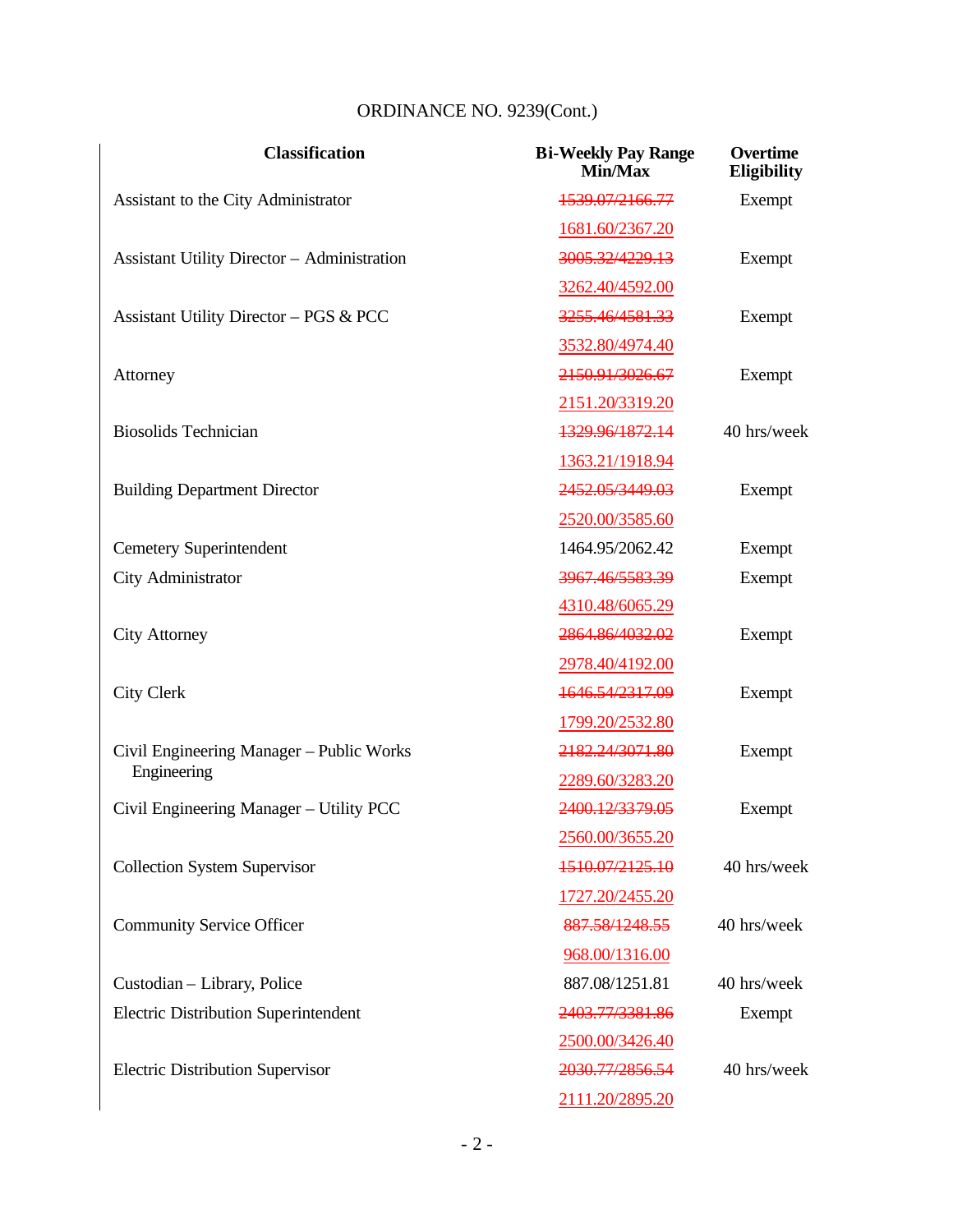| <b>Classification</b>                       | <b>Bi-Weekly Pay Range</b><br>Min/Max | Overtime<br><b>Eligibility</b> |
|---------------------------------------------|---------------------------------------|--------------------------------|
| Electric Underground Superintendent         | 2140.60/3011.97                       | Exempt                         |
|                                             | 2226.40/3052.00                       |                                |
| <b>Electrical Engineer I</b>                | 1963.80/2764.73                       | Exempt                         |
|                                             | 2026.40/2796.80                       |                                |
| <b>Electrical Engineer II</b>               | 2276.15/3203.71                       | Exempt                         |
|                                             | 2350.40/3240.80                       |                                |
| <b>Emergency Management Deputy Director</b> | 1580.85/2224.51                       | Exempt                         |
|                                             | 1708.80/2336.80                       |                                |
| <b>Emergency Management Director</b>        | 2249.86/3165.80                       | Exempt                         |
|                                             | 2432.00/3324.80                       |                                |
| <b>EMS</b> Division Chief                   | 1990.58/2800.84                       | Exempt                         |
|                                             | 2289.17/3220.97                       |                                |
| Engineering Technician - WWTP               | 1418.74/1996.13                       | 40 hrs/week                    |
|                                             | 1509.60/2132.80                       |                                |
| <b>Engineering Technician Supervisor</b>    | 1621.62/2282.65                       | Exempt                         |
|                                             | 1687.20/2442.40                       |                                |
| Equipment Operator - Solid Waste            | 1209.74/1703.66                       | 40 hrs/week                    |
| <b>Finance Director</b>                     | 2855.05/4017.67                       | Exempt                         |
| Fire Chief                                  | 2601.25/3659.41                       | Exempt                         |
|                                             | 2724.00/3860.00                       |                                |
| <b>Fire Operations Division Chief</b>       | 2142.56/3014.68                       | Exempt                         |
|                                             | 2399.66/3376.44                       |                                |
| Fire Prevention Division Chief              | 1990.58/2800.84                       | Exempt                         |
|                                             | 2110.02/2968.89                       |                                |
| Fire Training Division Chief                | 1990.58/2800.84                       | Exempt                         |
|                                             | 2110.02/2968.89                       |                                |
| <b>Fleet Services Superintendent</b>        | 1630.56/2295.94                       | Exempt                         |
|                                             | 1930.40/2727.20                       |                                |
| <b>Fleet Services Supervisor</b>            | 1358.58/1911.85                       | 40 hrs/week                    |
|                                             | 1536.80/2140.80                       |                                |
| Golf Course Superintendent                  | 1824.72/2567.68                       | Exempt                         |
|                                             | 1824.80/2633.60                       |                                |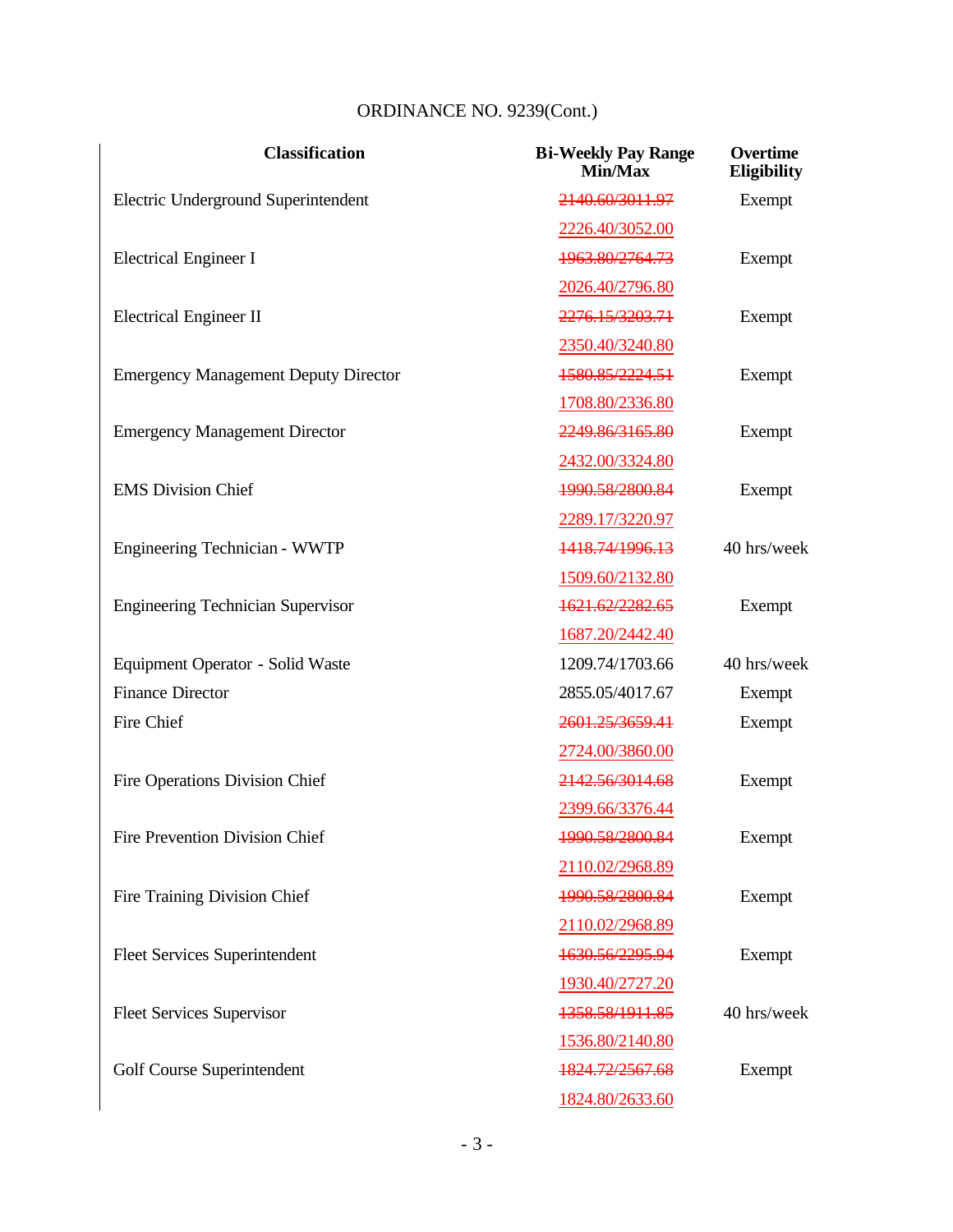| <b>Classification</b>                    | <b>Bi-Weekly Pay Range</b><br><b>Min/Max</b> | Overtime<br><b>Eligibility</b> |
|------------------------------------------|----------------------------------------------|--------------------------------|
| Grounds Management Crew Chief – Cemetery | 1368.25/1925.50                              | 40 hrs/week                    |
| Grounds Management Crew Chief - Parks    | 1409.29/1983.25                              | 40 hrs/week                    |
| <b>Human Resources Director</b>          | 2509.86/3530.34                              | Exempt                         |
|                                          | 2576.80/3671.20                              |                                |
| Human Resources Specialist               | 1300.87/1830.21                              | 40 hrs/week                    |
|                                          | 1380.00/2028.00                              |                                |
| <b>Information Technology Manager</b>    | 2316.32/3259.09                              | Exempt                         |
| <b>Information Technology Supervisor</b> | 1943.36/2734.93                              | Exempt                         |
|                                          | 2032.00/3123.20                              |                                |
| <b>Legal Secretary</b>                   | 1142.42/1609.57                              | 40 hrs/week                    |
|                                          | 1517.60/2040.80                              |                                |
| Librarian I                              | 1281.11/1801.98                              | Exempt                         |
|                                          | 1325.60/1844.00                              |                                |
| Librarian II                             | 1409.41/1982.94                              | Exempt                         |
|                                          | 1468.00/2068.00                              |                                |
| Library Assistant I                      | 893.83/1257.38                               | 40 hrs/week                    |
|                                          | 928.80/1278.40                               |                                |
| Library Assistant II                     | 985.94/1387.29                               | 40 hrs/week                    |
|                                          | 1023.20/1410.40                              |                                |
| <b>Library Assistant Director</b>        | 1671.62/2352.10                              | Exempt                         |
|                                          | 1672.00/2383.20                              |                                |
| Library Clerk                            | 749.19/1055.59                               | 40 hrs/week                    |
|                                          | 765.60/1062.40                               |                                |
| <b>Library Director</b>                  | 2262.37/3184.54                              | Exempt                         |
| Library Page                             | 580.93/817.68                                | 40 hrs/week                    |
|                                          | 594.40/822.40                                |                                |
| <b>Library Secretary</b>                 | 999.09/1405.37                               | 40 hrs/week                    |
|                                          | 1111.20/1579.20                              |                                |
| Maintenance Worker - Golf                | 1115.40/1573.00                              | 40 hrs/week                    |
| Manager of Engineering Services          | 2239.98/3151.48                              | Exempt                         |
|                                          | 2466.40/3540.00                              |                                |
| Meter Reader Supervisor                  | 1402.93/1975.75                              | Exempt                         |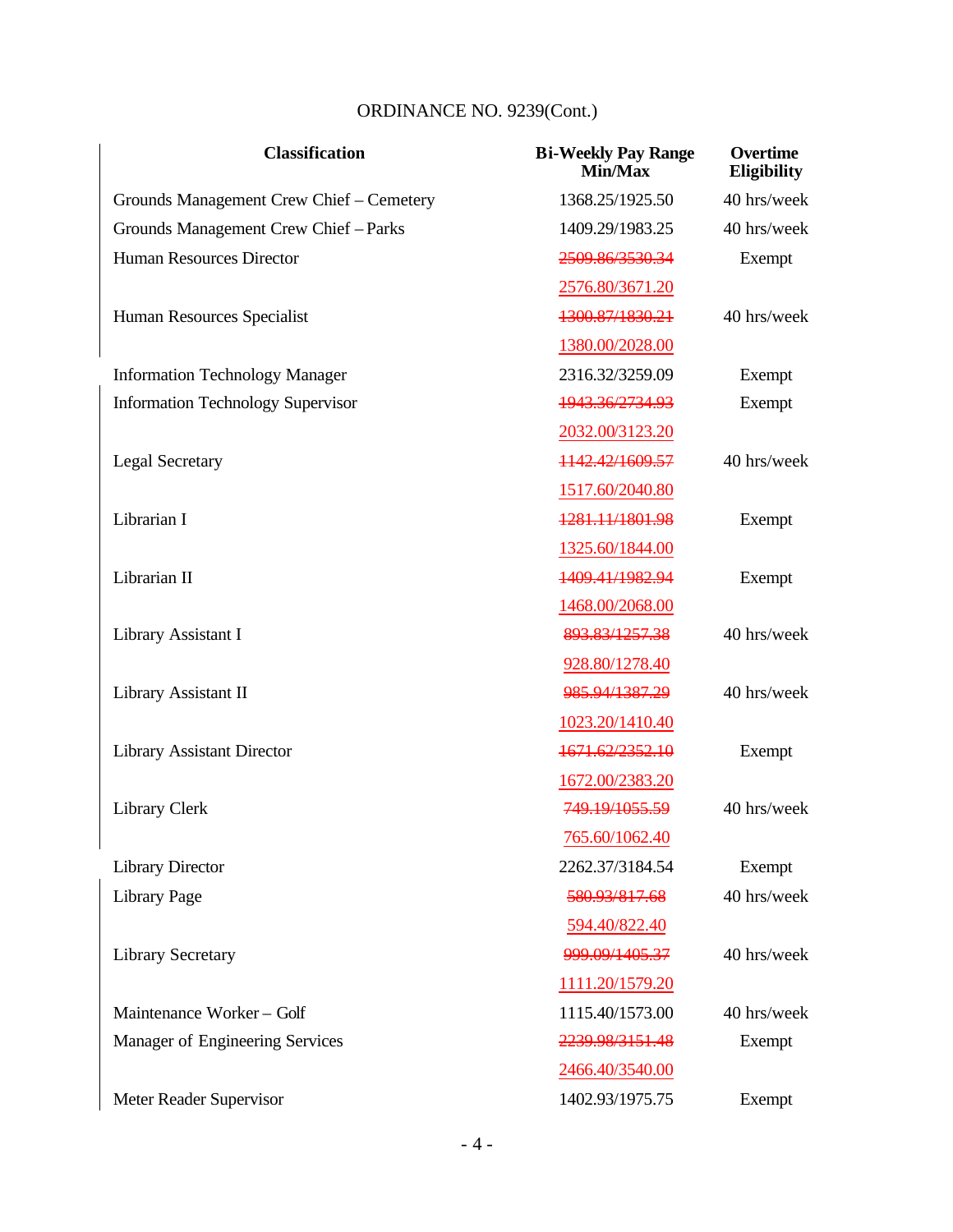| <b>Classification</b>                       | <b>Bi-Weekly Pay Range</b><br>Min/Max | Overtime<br><b>Eligibility</b> |
|---------------------------------------------|---------------------------------------|--------------------------------|
| Office Manager - Police Department          | 1195.90/1683.25                       | 40 hrs/week                    |
|                                             | 1215.20/1683.25                       |                                |
| <b>Parking Monitor</b>                      | 594.59/837.60                         | 40 hrs/week                    |
|                                             | 648.80/881.60                         |                                |
| Parks and Recreation Director               | 2558.81/3599.05                       | Exempt                         |
| Parks Superintendent                        | 1707.12/2401.41                       | Exempt                         |
|                                             | 1788.00/2528.80                       |                                |
| Payroll Specialist                          | 1275.36/1794.32                       | 40 hrs/week                    |
| <b>Planning Director</b>                    | 2537.18/3569.42                       | Exempt                         |
| Police Captain                              | 1979.75/2785.60                       | Exempt                         |
|                                             | 2142.40/3013.60                       |                                |
| Police Chief                                | 2724.39/3834.86                       | Exempt                         |
|                                             | 2724.00/3860.00                       |                                |
| Police Records Clerk - Part Time            | 935.60/1317.32                        | 40 hrs/week                    |
|                                             | 992.00/1380.80                        |                                |
| <b>Power Plant Maintenance Supervisor</b>   | 2244.07/3156.59                       | Exempt                         |
| <b>Power Plant Operations Supervisor</b>    | 2335.70/3286.31                       | Exempt                         |
|                                             | 2336.00/3363.20                       |                                |
| <b>Power Plant Superintendent – Burdick</b> | 2558.46/3600.21                       | Exempt                         |
| Power Plant Superintendent - PGS            | 2949.50/4148.57                       | Exempt                         |
| <b>Public Information Officer</b>           | 1470.54/2068.91                       | Exempt                         |
|                                             | 1606.40/2260.80                       |                                |
| <b>Public Works Director</b>                | 2866.03/4033.13                       | Exempt                         |
| Receptionist                                | 961.79/1353.34                        | 40 hrs/week                    |
|                                             | 992.00/1435.20                        |                                |
| <b>Recreation Superintendent</b>            | 1618.55/2276.68                       | Exempt                         |
|                                             | 1674.40/2402.40                       |                                |
| Regulatory and Environmental Specialist     | 2213.05/3112.95                       | Exempt                         |
| Senior Accountant                           | 1826.15/2568.93                       | Exempt                         |
|                                             | 2105.60/2931.20                       |                                |
| Senior Communications Specialist/EMD        | 1198.64/1685.98                       | 40 hrs/week                    |
|                                             | 1296.00/1771.20                       |                                |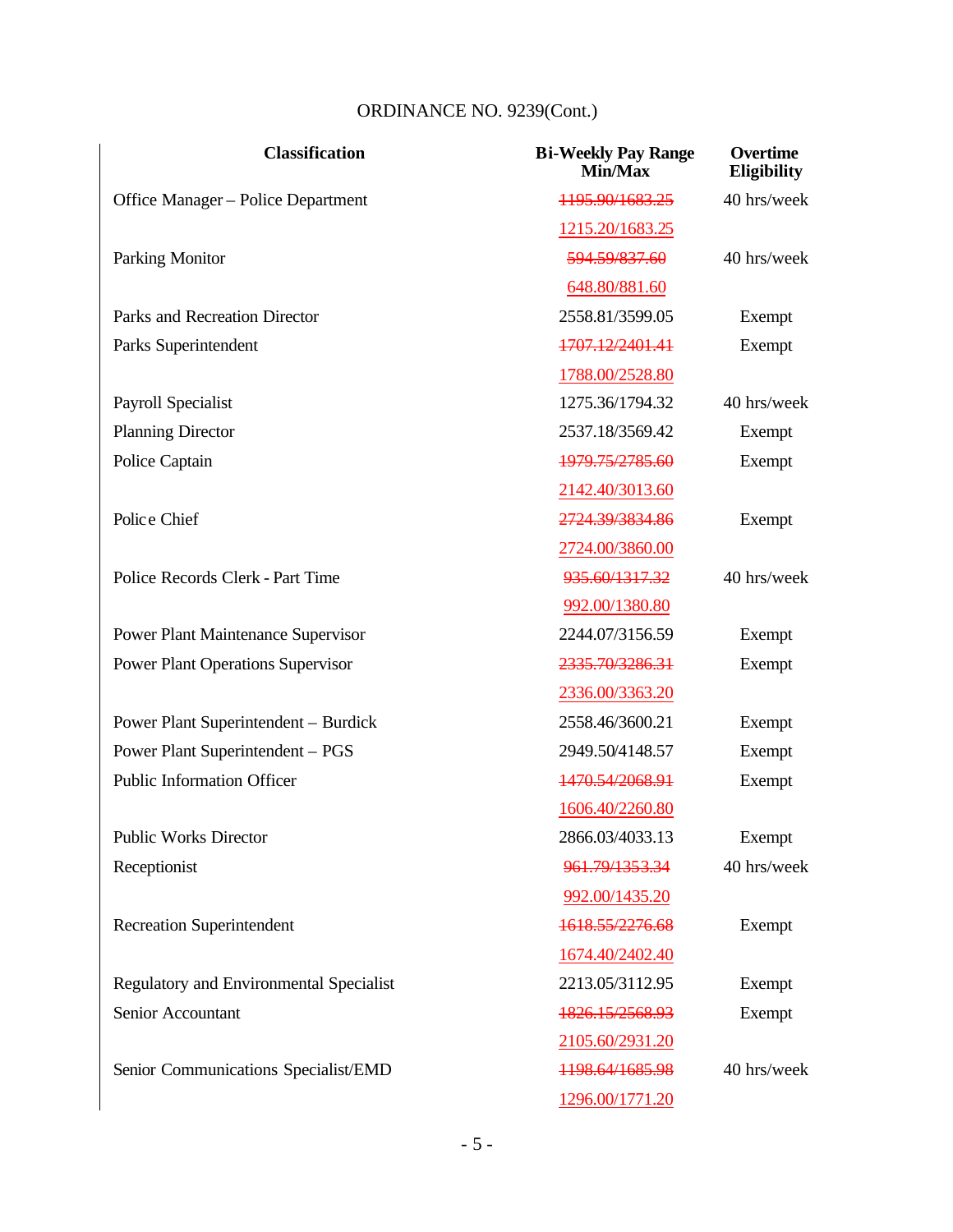| <b>Classification</b>                            | <b>Bi-Weekly Pay Range</b><br>Min/Max | Overtime<br><b>Eligibility</b> |
|--------------------------------------------------|---------------------------------------|--------------------------------|
| Senior Electrical Engineer                       | 2492.06/3506.35                       | Exempt                         |
|                                                  | 2572.00/3546.40                       |                                |
| Senior Equipment Operator, Solid Waste           | 1270.24/1787.37                       | 40 hrs/week                    |
| <b>Senior Utility Secretary</b>                  | 1002.03/1413.19                       | 40 hrs/week                    |
|                                                  | 1146.00/1636.40                       |                                |
| <b>Shooting Range Superintendent</b>             | 1618.55/2276.68                       | Exempt                         |
|                                                  | 1674.40/2402.40                       |                                |
| Solid Waste Division Clerk - Full Time           | 898.54/1264.12                        | 40 hrs/week                    |
|                                                  | 1143.20/1531.20                       |                                |
| <b>Solid Waste Division Clerk - Part Time</b>    | 898.54/1264.12                        | 40 hrs/week                    |
|                                                  | 1017.89/1390.40                       |                                |
| Solid Waste Superintendent                       | 1838.29/2586.82                       | Exempt                         |
| <b>Street Superintendent</b>                     | 1758.89/2477.35                       | Exempt                         |
|                                                  | 1880.00/2736.80                       |                                |
| <b>Street Supervisor</b>                         | 1396.18/1963.59                       | 40 hrs/week                    |
|                                                  | 1478.40/2100.80                       |                                |
| <b>Turf Management Specialist</b>                | 1415.21/1991.14                       | 40 hrs/week                    |
|                                                  | 1640.00/2321.60                       |                                |
| <b>Utility Director</b>                          | 3896.36/5481.07                       | Exempt                         |
|                                                  | 4157.60/5957.60                       |                                |
| <b>Utility Production Engineer</b>               | 2630.29/3701.68                       | Exempt                         |
| <b>Utility Services Manager</b>                  | 2059.48/2898.16                       | Exempt                         |
|                                                  | 2140.00/2978.40                       |                                |
| Utility Warehouse Supervisor                     | 1601.66/2252.73                       | 40 hrs/week                    |
|                                                  | 1745.60/2438.40                       |                                |
| Victim Assistance Unit Coordinator               | 935.60/1317.32                        | 40 hrs/week                    |
|                                                  | 1004.00/1413.60                       |                                |
| Wastewater Engineering/Operations Superintendent | 2051.64/2887.97                       | Exempt                         |
|                                                  | 2052.00/2903.20                       |                                |
| <b>Wastewater Plant Chief Operator</b>           | 1310.87/1845.26                       | 40 hrs/week                    |
|                                                  | 1516.00/2136.80                       |                                |
| Wastewater Plant Maintenance Supervisor          | 1516.01/2133.58                       | 40 hrs/week                    |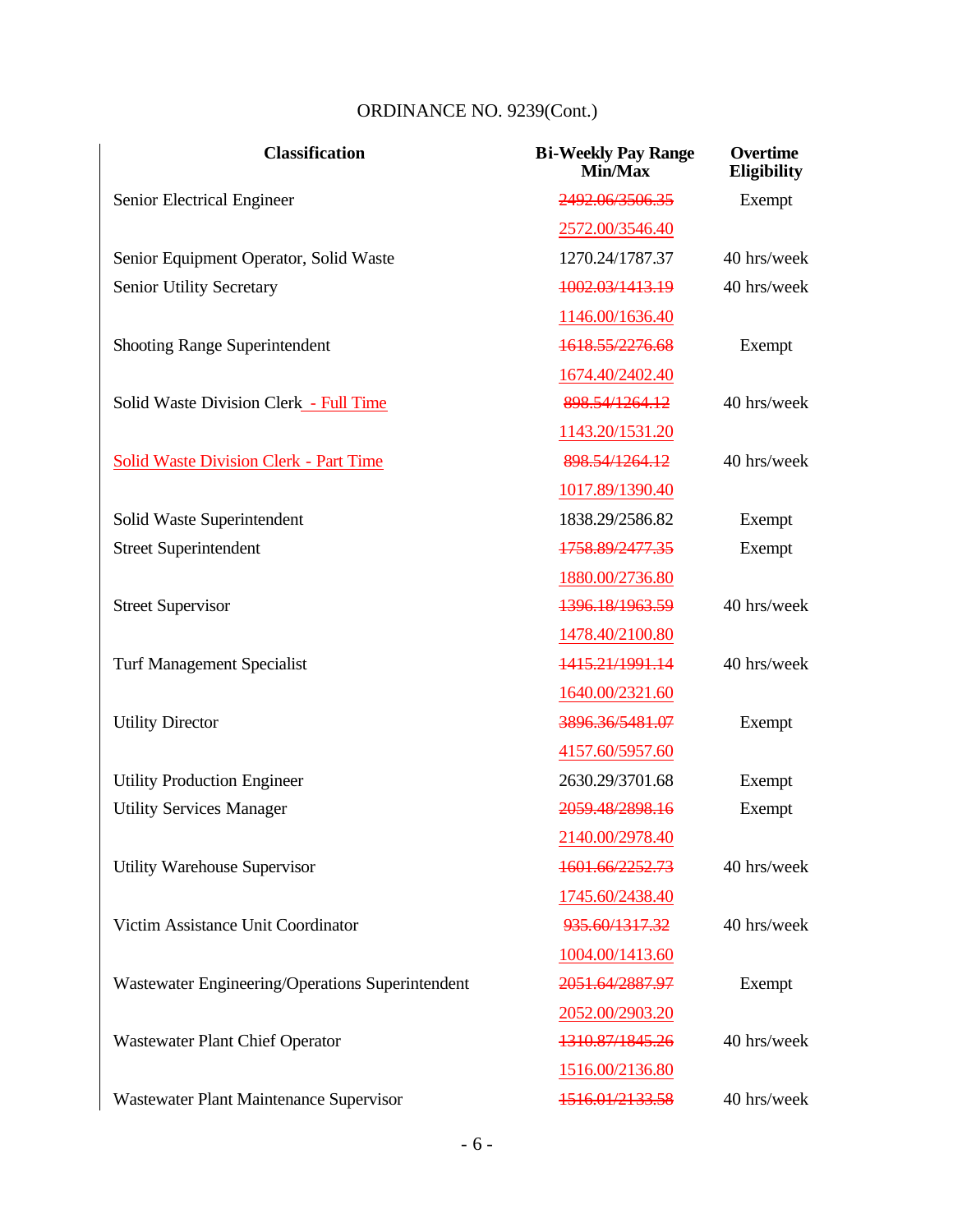| <b>Classification</b>               | <b>Bi-Weekly Pay Range</b><br>Min/Max | <b>Overtime</b><br><b>Eligibility</b> |
|-------------------------------------|---------------------------------------|---------------------------------------|
|                                     | 1832.80/2468.00                       |                                       |
| Wastewater Plant Process Supervisor | 1572.10/2213.43                       | 40 hrs/week                           |
|                                     | 1900.00/2561.60                       |                                       |
| Water Superintendent                | 1937.68/2725.61                       | Exempt                                |
|                                     | /2736.80                              |                                       |
| <b>Water Supervisor</b>             | <del>1652.15/2326.74</del>            | 40 hrs/week                           |
|                                     | 1672.80/2410.40                       |                                       |
| Worker / Seasonal                   | 580.00/1600.00                        | Exempt                                |
| Worker / Temporary                  | 580,00/1600,00                        | 40 hrs/week                           |

SECTION 2. The currently occupied classifications of employees of the City of Grand Island included under the AFSCME labor agreement, and the ranges of compensation (salary and wages, excluding shift differential as provided by contract) to be paid for such classifications, and the number of hours and work period which certain such employees included under the AFSCME labor agreement shall work prior to overtime eligibility are as follows:

| <b>Classification</b>                      | <b>Bi-Weekly Pay Range</b><br>Min/Max | <b>Overtime</b><br><b>Eligibility</b> |
|--------------------------------------------|---------------------------------------|---------------------------------------|
| Equipment Operator – Streets               | 1110.06/1561.01                       | 40 hrs/week                           |
| <b>Fleet Services Attendant/Clerk</b>      | 1009.13/1423.30                       | 40 hrs/week                           |
| <b>Fleet Services Inventory Specialist</b> | 1106.90/1557.86                       | 40 hrs/week                           |
| <b>Fleet Services Mechanic</b>             | 1266.28/1780.94                       | 40 hrs/week                           |
| Horticulturist                             | 1172.08/1651.40                       | 40 hrs/week                           |
| Maintenance Worker – Cemetery              | 1101.64/1550.50                       | 40 hrs/week                           |
| Maintenance Worker – Parks                 | 1094.29/1541.04                       | 40 hrs/week                           |
| Maintenance Worker - Streets               | 1071.16/1507.39                       | 40 hrs/week                           |
| Senior Equipment Operator - Streets        | 1216.22/1712.39                       | 40 hrs/week                           |
| Senior Maintenance Worker – Parks          | 1216.22/1712.39                       | 40 hrs/week                           |
| Senior Maintenance Worker - Streets        | 1216.22/1712.39                       | 40 hrs/week                           |
| Traffic Signal Technician                  | 1216.22/1712.39                       | 40 hrs/week                           |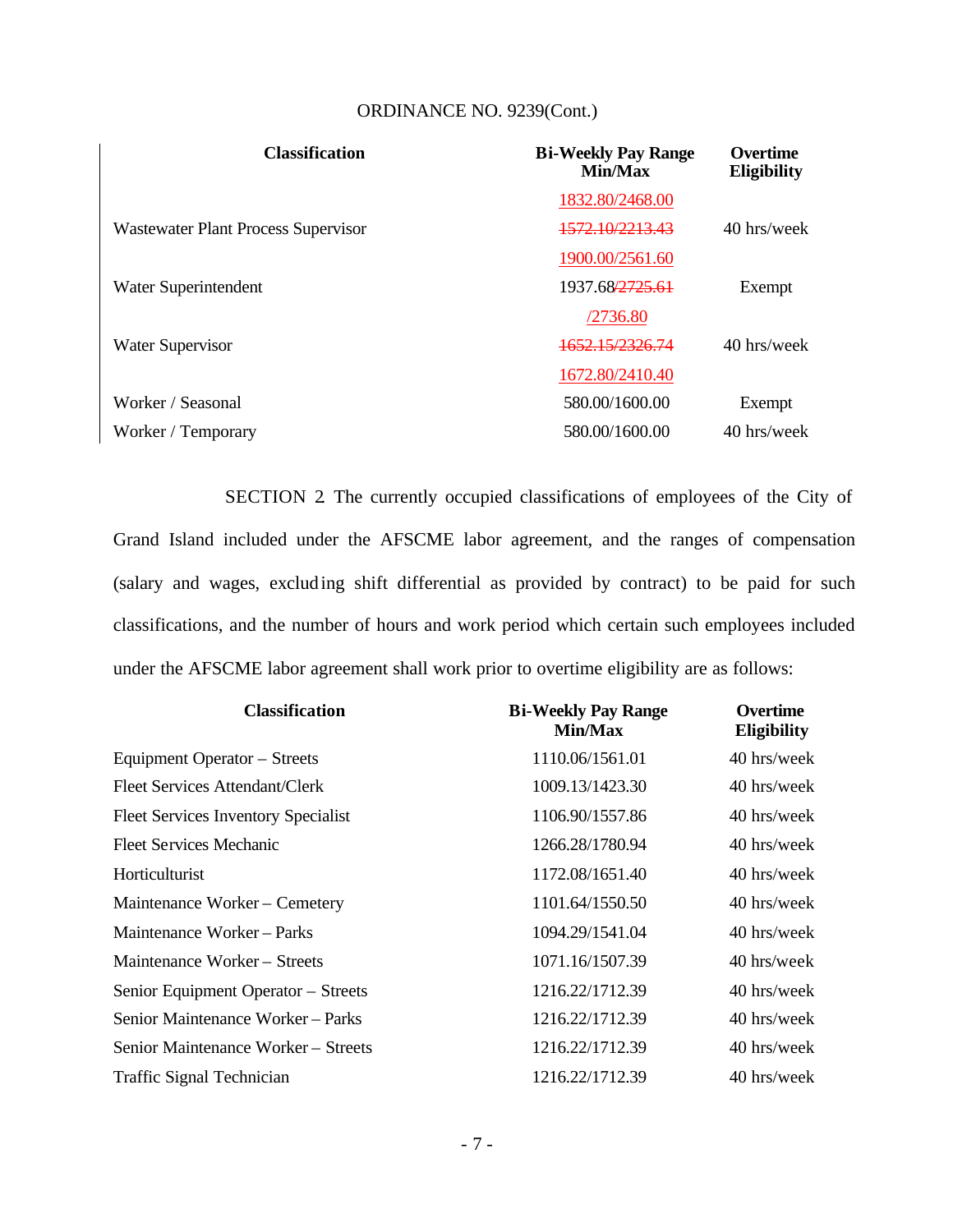SECTION 3. The currently occupied classifications of employees of the City of Grand Island included under the IBEW labor agreements, and the ranges of compensation (salary and wages, excluding shift differential as provided by contract) to be paid for such classifications, and the number of hours and work period which certain such employees included under the IBEW labor agreements shall work prior to overtime eligibility are as follows:

| <b>Classification</b>                   | <b>Bi-Weekly Pay Range</b><br>Min/Max | <b>Overtime</b><br><b>Eligibility</b> |
|-----------------------------------------|---------------------------------------|---------------------------------------|
| <b>Accounting Clerk</b>                 | 1112.01/1471.52                       | 40 hrs/week                           |
| Cashier                                 | 1020.64/1390.80                       | 40 hrs/week                           |
| Custodian                               | 1191.81/1407.37                       | 40 hrs/week                           |
| <b>Electric Distribution Crew Chief</b> | 2176.99/2768.73                       | 40 hrs/week                           |
| Electric Underground Crew Chief         | 2176.99/2768.73                       | 40 hrs/week                           |
| <b>Engineering Technician I</b>         | 1371.90/1962.94                       | 40 hrs/week                           |
| <b>Engineering Technician II</b>        | 1695.94/2325.37                       | 40 hrs/week                           |
| <b>GIS</b> Coordinator                  | 1744.86/2448.39                       | 40 hrs/week                           |
| <b>Instrument Technician</b>            | 2046.35/2703.39                       | 40 hrs/week                           |
| <b>Lineworker Apprentice</b>            | 1327.03/1945.84                       | 40 hrs/week                           |
| <b>Lineworker First Class</b>           | 2011.47/2378.99                       | 40 hrs/week                           |
| <b>Materials Handler</b>                | 1656.26/2220.18                       | 40 hrs/week                           |
| Meter Reader                            | 1193.34/1556.14                       | 40 hrs/week                           |
| Meter Technician                        | 1604.44/1982.93                       | 40 hrs/week                           |
| Power Dispatcher I                      | 2009.25/2793.64                       | 40 hrs/week                           |
| Power Dispatcher II                     | 2110.34/2933.73                       | 40 hrs/week                           |
| <b>Power Plant Maintenance Mechanic</b> | 1901.96/2368.30                       | 40 hrs/week                           |
| <b>Power Plant Operator</b>             | 2246.90/2617.25                       | 40 hrs/week                           |
| Senior Accounting Clerk                 | 1249.93/1637.30                       | 40 hrs/week                           |
| Senior Engineering Technician           | 2145.83/2626.02                       | 40 hrs/week                           |
| Senior Material Handler                 | 1907.02/2487.45                       | 40 hrs/week                           |
| Senior Meter Reader                     | 1413.33/1677.46                       | 40 hrs/week                           |
| Senior Power Dispatcher                 | 2441.20/3350.01                       | 40 hrs/week                           |
| Senior Power Plant Operator             | 2215.32/2839.98                       | 40 hrs/week                           |
| Senior Substation Technician            | 2608.37/2703.39                       | 40 hrs/week                           |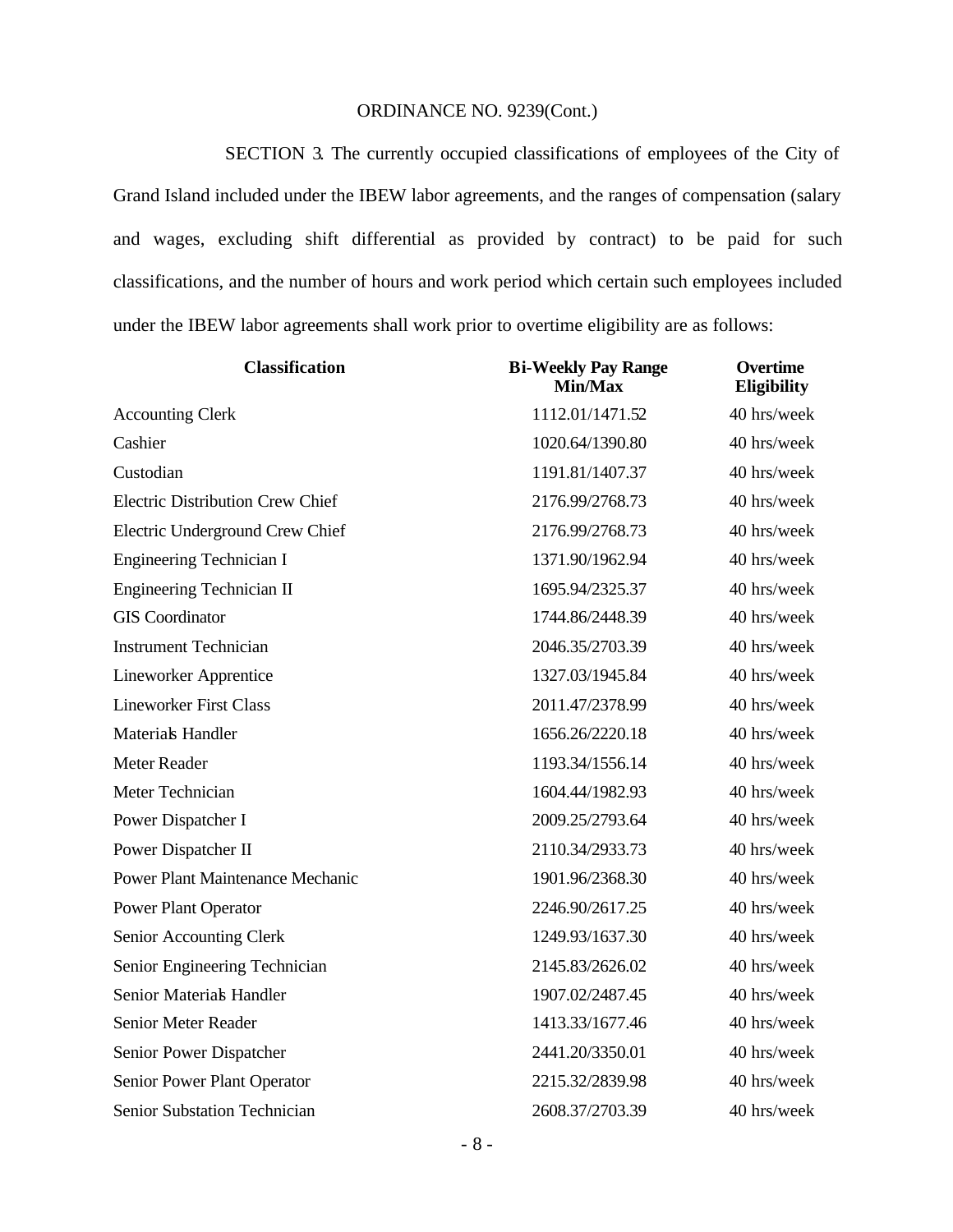| <b>Classification</b>           | <b>Bi-Weekly Pay Range</b><br>Min/Max | <b>Overtime</b><br><b>Eligibility</b> |
|---------------------------------|---------------------------------------|---------------------------------------|
| Senior Water Maintenance Worker | 1549.75/2040.66                       | 40 hrs/week                           |
| <b>Substation Technician</b>    | 2414.66/2510.52                       | 40 hrs/week                           |
| <b>Systems Technician</b>       | 2128.00/2703.39                       | 40 hrs/week                           |
| Tree Trim Crew Chief            | 1906.27/2367.31                       | 40 hrs/week                           |
| Utilities Electrician           | 1910.30/2510.52                       | 40 hrs/week                           |
| Utility Technician              | 1865.79/2624.50                       | 40 hrs/week                           |
| <b>Utility Warehouse Clerk</b>  | 1378.64/1700.91                       | 40 hrs/week                           |
| Water Maintenance Worker        | 1291.18/1785.58                       | 40 hrs/week                           |
| Wireworker I                    | 1450.53/2051.04                       | 40 hrs/week                           |
| Wireworker II                   | 2011.47/2378.99                       | 40 hrs/week                           |

SECTION 4. The currently occupied classifications of employees of the City of Grand Island included under the FOP labor agreement, and the ranges of compensation (salary and wages, excluding shift differential as provided by contract) to be paid for such classifications, and the number of hours and work period which certain such employees included under the FOP labor agreement shall work prior to overtime eligibility are as follows:

|                       | <b>Bi-Weekly Pay Range</b><br>Min/Max |
|-----------------------|---------------------------------------|
| <b>Classification</b> |                                       |
| Police Officer        | 1376.13/1923.74                       |
| Police Sergeant       | 1722.37/2360.04                       |

#### OVERTIME ELIGIBILITY

The City has reserved its right to the utilization of the 207(k) FLSA exemption and will implement this as the hours of work effective the first full pay period following the execution of the labor agreement. The pay period for purposes of calculating overtime shall consist of a fourteen (14) day cycle that runs concurrent with the City's current payroll cycle. For purposes of calculating eligibility for overtime, "hours worked" shall include actual hours worked,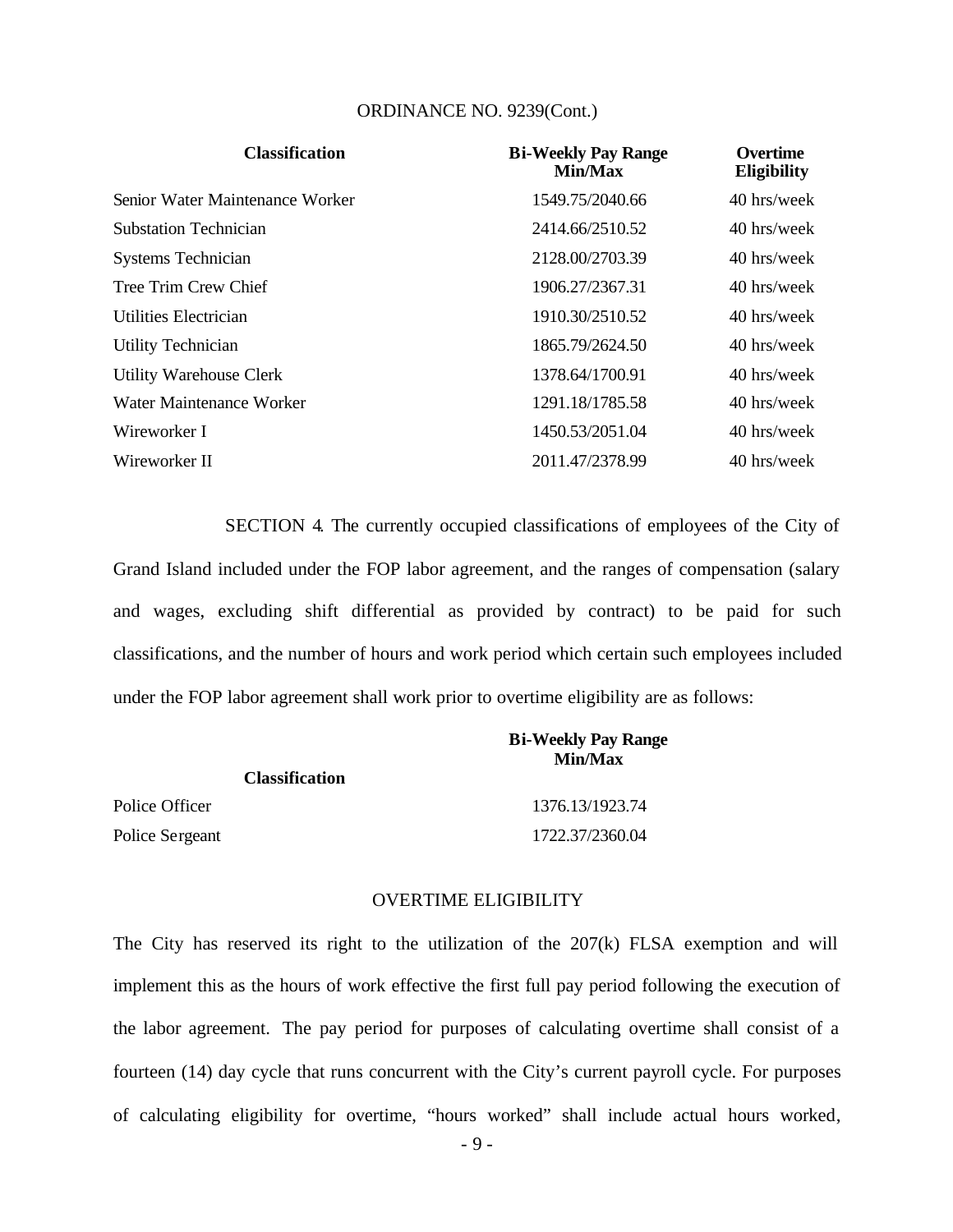vacation, personal leave and holiday hours. Employees shall be eligible for overtime when they exceed their hours scheduled for work in the fourteen (14) day pay cycle with a minimum of eighty (80) hours. There shall also be established for each employee in the bargaining unit a Training and Special Events bank of fifty (50) hours per individual per contract year. Each employee may be scheduled for training or special event duty with a minimum of seven (7) days notice prior to the commencement of the pay period and the training and special events bank hours may be added to the eighty (80) hour, two (2) week pay period up to eighty-six (86) hours and these hours shall not be eligible for overtime. Training and special events hours worked in excess of eighty-six (86) hours in a two week pay period will be eligible for overtime, but will not be subtracted from the training and special events bank. All work completed after eighty (80) hours in a pay period that is performed for work that is funded by grants from parties outside or other than the City of Grand Island, shall be paid overtime for the time worked after eighty (80) hours, if the time is funded at overtime rates by the grant. Any such grant hours are not deducted from the training and special events bank.

SECTION 5. The currently occupied classifications of employees of the City of Grand Island included under the IAFF labor agreement, and the ranges of compensation (salary and wages, excluding shift differential as provided by contract) to be paid for such classifications, and the number of hours and work period which certain such employees included under the IAFF labor agreement shall work prior to overtime eligibility are as follows:

| <b>Classification</b>   | <b>Bi-Weekly Pay Range</b><br>Min/Max | Overtime<br><b>Eligibility</b>    |
|-------------------------|---------------------------------------|-----------------------------------|
| Fire Captain            | 1800.44/2496.42                       | $212 \text{ hrs}/28 \text{ days}$ |
| Firefighter / EMT       | 1337.63/1941.19                       | $212 \text{ hrs}/28 \text{ days}$ |
| Firefighter / Paramedic | 1493.45/2109.24                       | $212 \text{ hrs}/28 \text{ days}$ |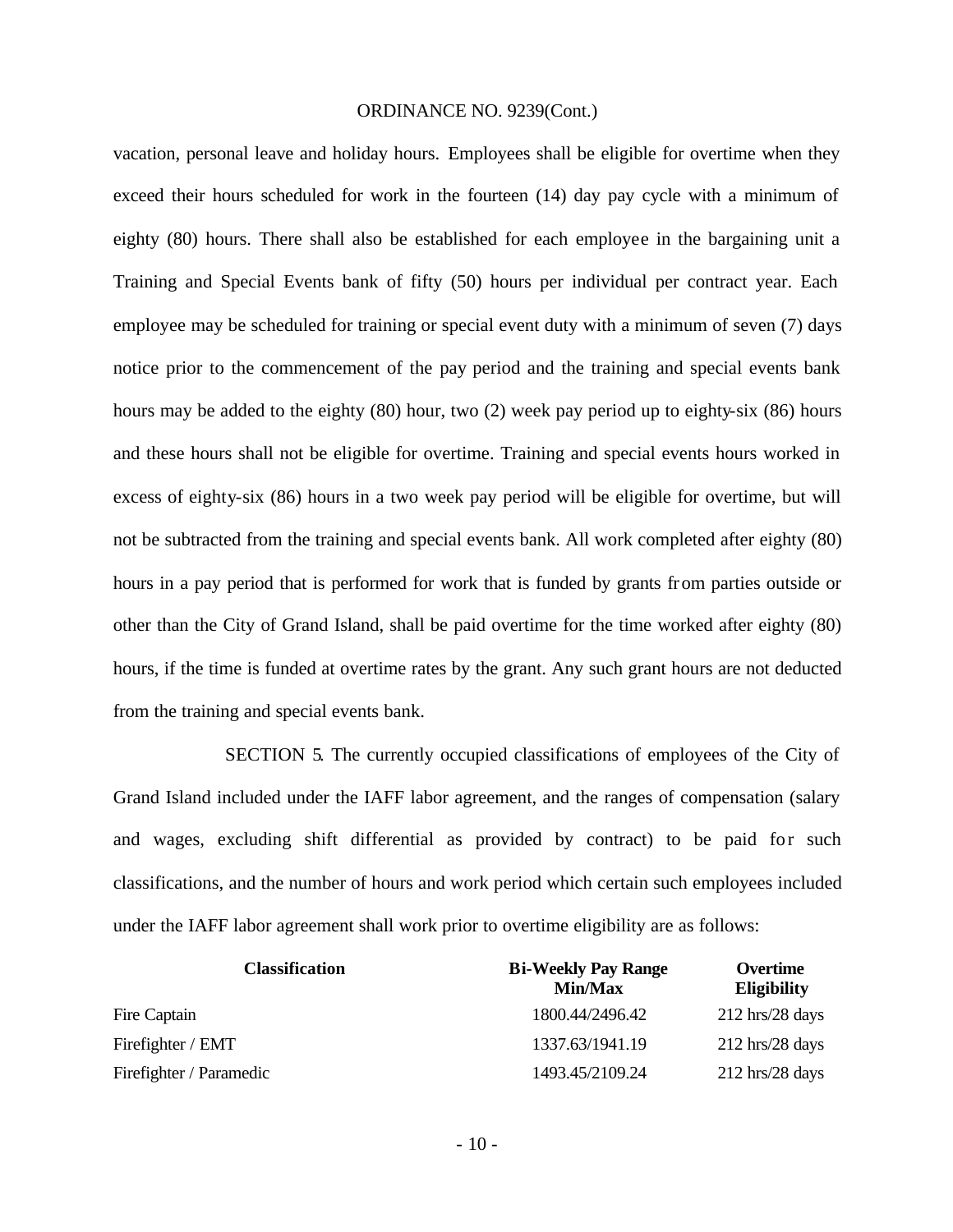SECTION 6. The currently occupied classifications of the employees of the City of Grand Island included under the IBEW-WWTP labor agreement, and the ranges of compensation salary and wages, excluding shift differential as provided by contract, to be paid for such classifications, and the number of hours and work period which certain such employees included under the IBEW-WWTP labor agreement shall work prior to overtime eligibility are as follows:

| <b>Classification</b>                  | <b>Bi-Weekly Pay Range</b><br><b>Min/Max</b> | <b>Overtime</b><br><b>Eligibility</b> |
|----------------------------------------|----------------------------------------------|---------------------------------------|
| Accounting Technician – WWTP           | 1104.57/1554.23                              | 40 hrs/week                           |
| Equipment Operator – WWTP              | 1254.02/1764.54                              | 40 hrs/week                           |
| Maintenance Mechanic I                 | 1254.02/1764.54                              | 40 hrs/week                           |
| Maintenance Mechanic II                | 1404.09/1975.70                              | 40 hrs/week                           |
| Maintenance Worker – WWTP              | 1254.02/1764.54                              | 40 hrs/week                           |
| Senior Equipment Operator - WWTP       | 1355.49/1907.30                              | 40 hrs/week                           |
| Wastewater Clerk                       | 943.56/1327.67                               | 40 hrs/week                           |
| Wastewater Plant Laboratory Technician | 1331.18/1873.11                              | 40 hrs/week                           |
| Wastewater Plant Operator I            | 1121.57/1578.17                              | 40 hrs/week                           |
| Wastewater Plant Operator II           | 1254.02/1764.54                              | 40 hrs/week                           |

SECTION 7. The currently occupied classifications of the employees of the City of Grand Island included under the IBEW-Service/Clerical group are as follows:

| <b>Classification</b>                      | <b>Bi-Weekly Pay Range</b><br><b>Min/Max</b> | <b>Overtime</b><br><b>Eligibility</b> |
|--------------------------------------------|----------------------------------------------|---------------------------------------|
| Accounting Technician – Streets            | 1093.44/1538.67                              | 40 hrs/week                           |
| <b>Administrative Assistant</b>            | 1180.58/1662.19                              | 40 hrs/week                           |
| Audio Video Technician                     | 1115.35/1569.42                              | 40 hrs/week                           |
| <b>Building Inspector</b>                  | 1415.47/1991.53                              | 40 hrs/week                           |
| <b>Building Secretary</b>                  | 999.09/1405.37                               | 40 hrs/week                           |
| <b>Community Development Administrator</b> | 1245.34/1752.33                              | Exempt                                |
| Communic ation Specialist/EMD              | 1030.93/1454.21                              | 40 hrs/week                           |
| <b>Computer Operator</b>                   | 1434.40/1885.62                              | 40 hrs/week                           |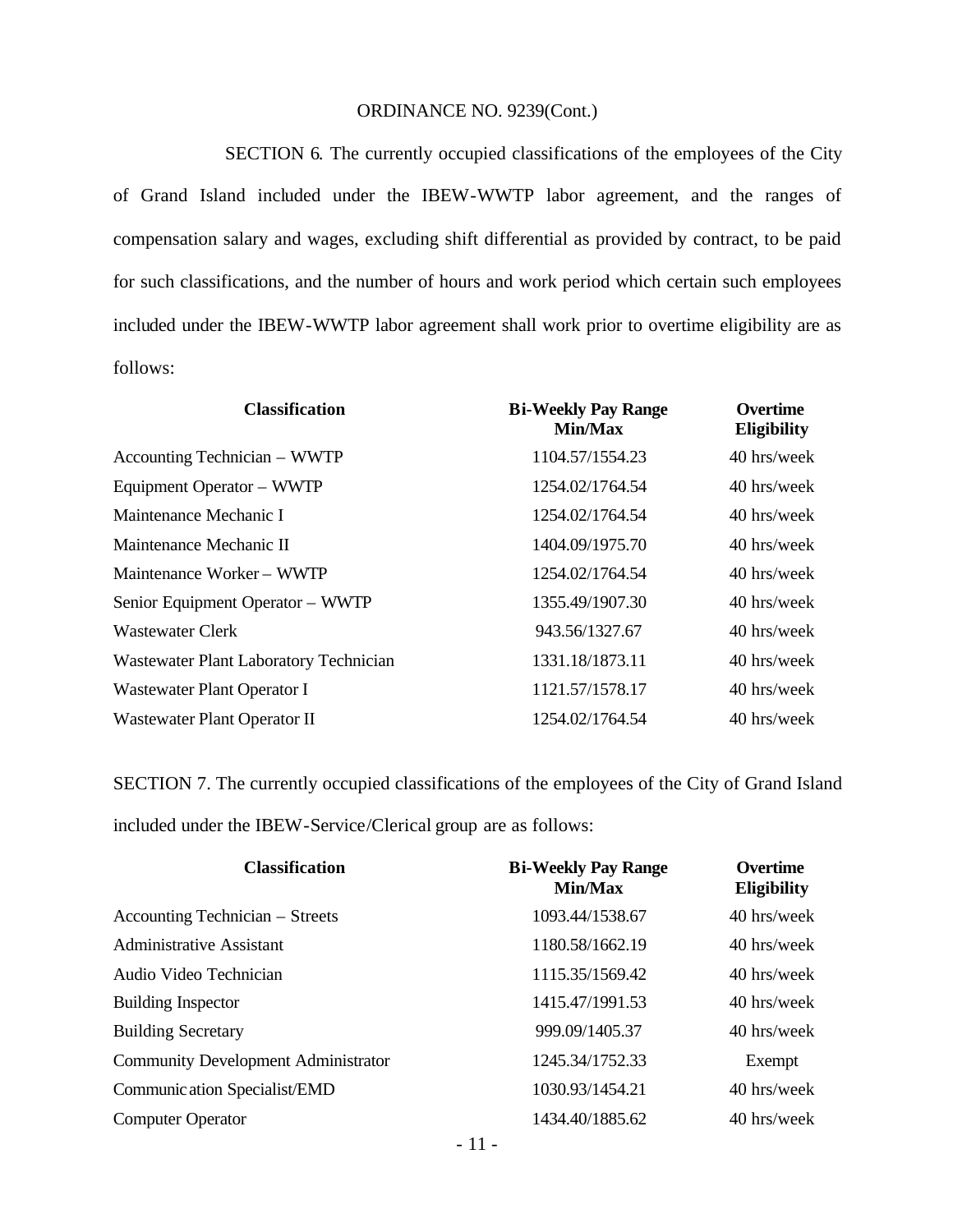| <b>Computer Programmer</b>                        | 1703.42/2285.98 | 40 hrs/week |
|---------------------------------------------------|-----------------|-------------|
| <b>Computer Technician</b>                        | 1477.44/1942.22 | 40 hrs/week |
| Custodian - Police, Full Time                     | 887.08/1251.81  | 40 hrs/week |
| Electrical Inspector                              | 1415.47/1991.53 | 40 hrs/week |
| <b>Emergency Management Coordinator</b>           | 991.57/1394.84  | 40 hrs/week |
| Engineering Technician - Public Works             | 1418.74/1996.13 | 40 hrs/week |
| <b>Evidence Technician</b>                        | 887.58/1248.55  | 40 hrs/week |
| <b>Finance Secretary</b>                          | 999.09/1405.37  | 40 hrs/week |
| <b>GIS</b> Specialist                             | 1681.79/2359.90 | 40 hrs/week |
| Maintenance Worker I - Building, Library          | 1028.34/1446.75 | 40 hrs/week |
| Maintenance Worker II - Building, Library, Police | 1082.92/1527.18 | 40 hrs/week |
| Parks and Recreation Secretary                    | 999.09/1405.37  | 40 hrs/week |
| <b>Planning Secretary</b>                         | 999.09/1405.37  | 40 hrs/week |
| <b>Planning Technician</b>                        | 1521.35/2140.47 | 40/hrs/week |
| Plans Examiner                                    | 1415.47/1991.53 | 40 hrs/week |
| Plumbing Inspector                                | 1415.47/1991.53 | 40 hrs/week |
| Police Records Clerk - Full Time                  | 935.60/1317.32  | 40 hrs/week |
| Purchasing Technician                             | 1071.93/1507.82 | 40 hrs/week |
| <b>Shooting Range Operator</b>                    | 1368.25/1925.50 | 40 hrs/week |
| <b>Stormwater Technician</b>                      | 1418.74/1996.13 | 40 hrs/week |
| <b>Utility Secretary</b>                          | 999.09/1405.37  | 40 hrs/week |
|                                                   |                 |             |

SECTION 8. The classification of employees included under labor agreements with the City of Grand Island, and the ranges of compensation (salary and wages, excluding shift differential as provided by contract) to be paid for such classification, and the number of hours and work period which certain such employees shall work prior to overtime eligibility are as stated above. All employees covered by the IAFF labor agreement shall be paid a clothing and uniform allowance in addition to regular salary in the amount of \$484.00 per year, divided into twenty-four (24) pay periods. All employees of the FOP labor agreement shall be paid a clothing and uniform allowance in addition to regular salary of \$25.00 per pay period. If any such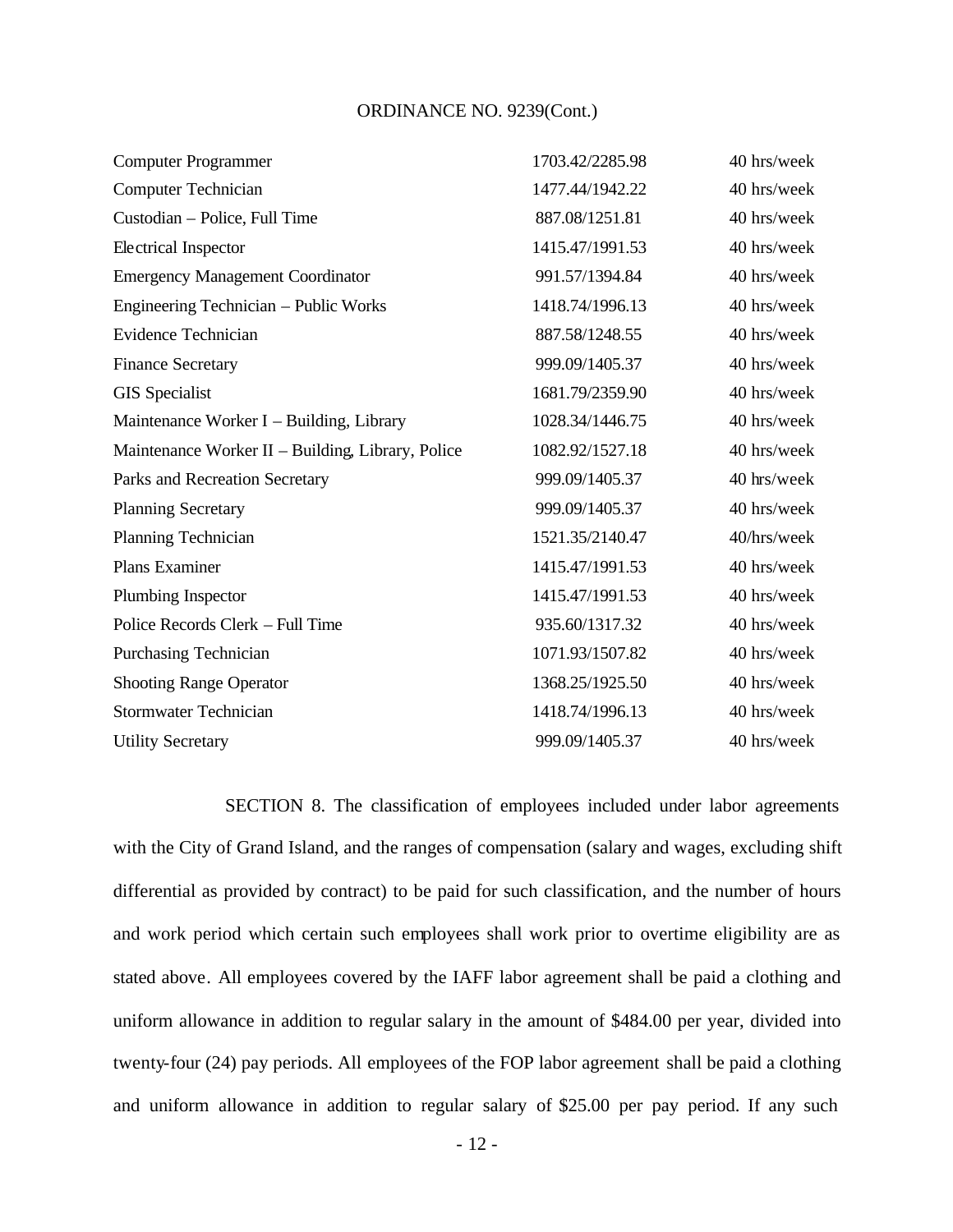employee covered by the IAFF or FOP labor agreements shall resign, or his or her employment be terminated for any reason whatsoever, the clothing allowance shall be paid on a prorata basis, but no allowance shall be made for a fraction of a month.

Non-union employees and employees covered by the FOP labor agreement, the IBEW Utilities and Finance labor agreements, may receive an annual stipend not to exceed \$1,000 for bilingual pay.

Employees covered by the AFSCME labor agreement shall be granted a meal allowance of \$4.50 if they are required to work two (2) hours overtime consecutively with their normal working hours during an emergency situation, and if such overtime would normally interfere with and disrupt the employee's normal meal schedule. Employees covered by the IBEW - Utilities and IBEW – Finance labor agreements shall be allowed a meal allowance for actual cost, or up to \$7.00 per meal, if they are required to work two (2) hours overtime consecutively with their normal working hours and if such overtime would normally interfere with and disrupt the employee's normal meal schedule. Direct supervisors of employees who are covered by labor agreements which allow overtime meal allowance shall be entitled to the same meal allowance benefit.

Utilities Department personnel in the IBEW bargaining unit and the classifications of Meter Reader Supervisor, Power Plant Superintendent, Power Plant Supervisor, Electric Distribution Superintendent, Electric Distribution Supervisor, Water Superintendent, Water Supervisor, Electric Underground Superintendent, and Engineering Technician Supervisor shall be eligible to participate in a voluntary uniform program providing an allowance up to \$18.00 per month. When protective clothing is required for Utilities Department and Wastewater Treatment Plant personnel covered by the IBEW labor agreement and employees covered by the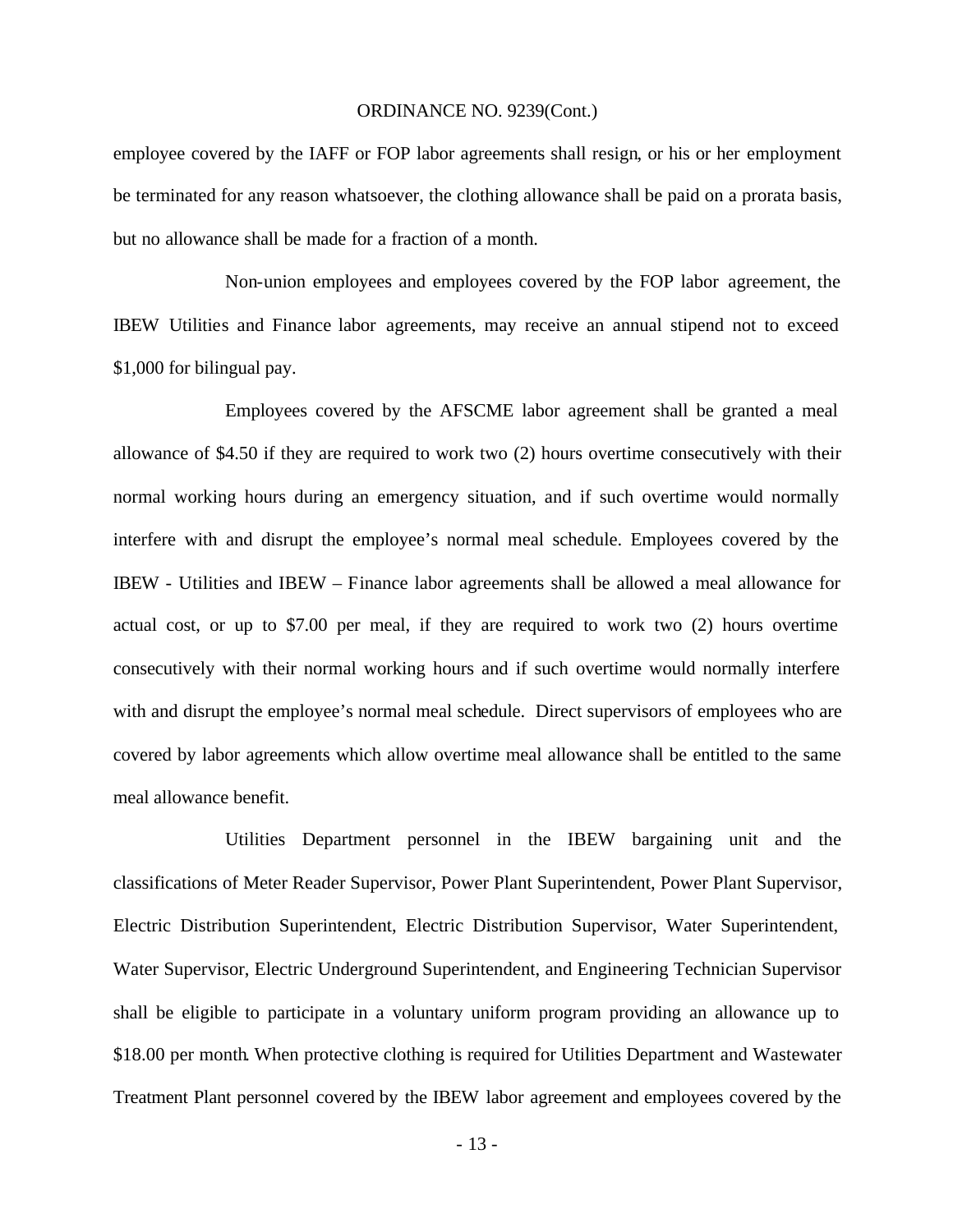AFSCME labor agreement, except the Fleet Services Division of the Public Works Department, the City shall pay 60% of the cost of providing and cleaning said clothing and the employees 40% of said cost. Full-time Fleet Services personnel shall receive a uniform allowance of \$12 biweekly. Public Works Department personnel in the job classifications Fleet Services Supervisor, Fleet Services Superintendent, and Fleet Services Mechanic shall receive a tool allowance of \$10 biweekly.

SECTION 9. Employees shall be compensated for unused medical leave as follows:

(A) For all non-union employees the City will include in the second paycheck in January of each year, payment for an employee's unused medical leave in excess of 960 hours accrued in the preceding calendar year. The compensation will be based on 50% of the accumulated hours above 960 at the employee's current pay rate at the time of such compensation.

(B) All employees covered in the IBEW Utilities and IBEW Finance labor agreements shall be paid for forty-seven percent (47%) of their accumulated medical leave at the time of their retirement, early retirement, or death, not to exceed four hundred eighty-eight and one third hours (calculated at 47% x 1039 hours = 488.33 hours), the rate of compensation to be based on the employee's salary at the time of retirement or death. Employees covered in the IAFF labor agreement shall have a contribution to a VEBA made on their behalf in lieu of payment for thirty-eight percent (38%) of their accumulated medical leave at the time of their retirement, not to exceed five hundred ninety-eight and eighty-eight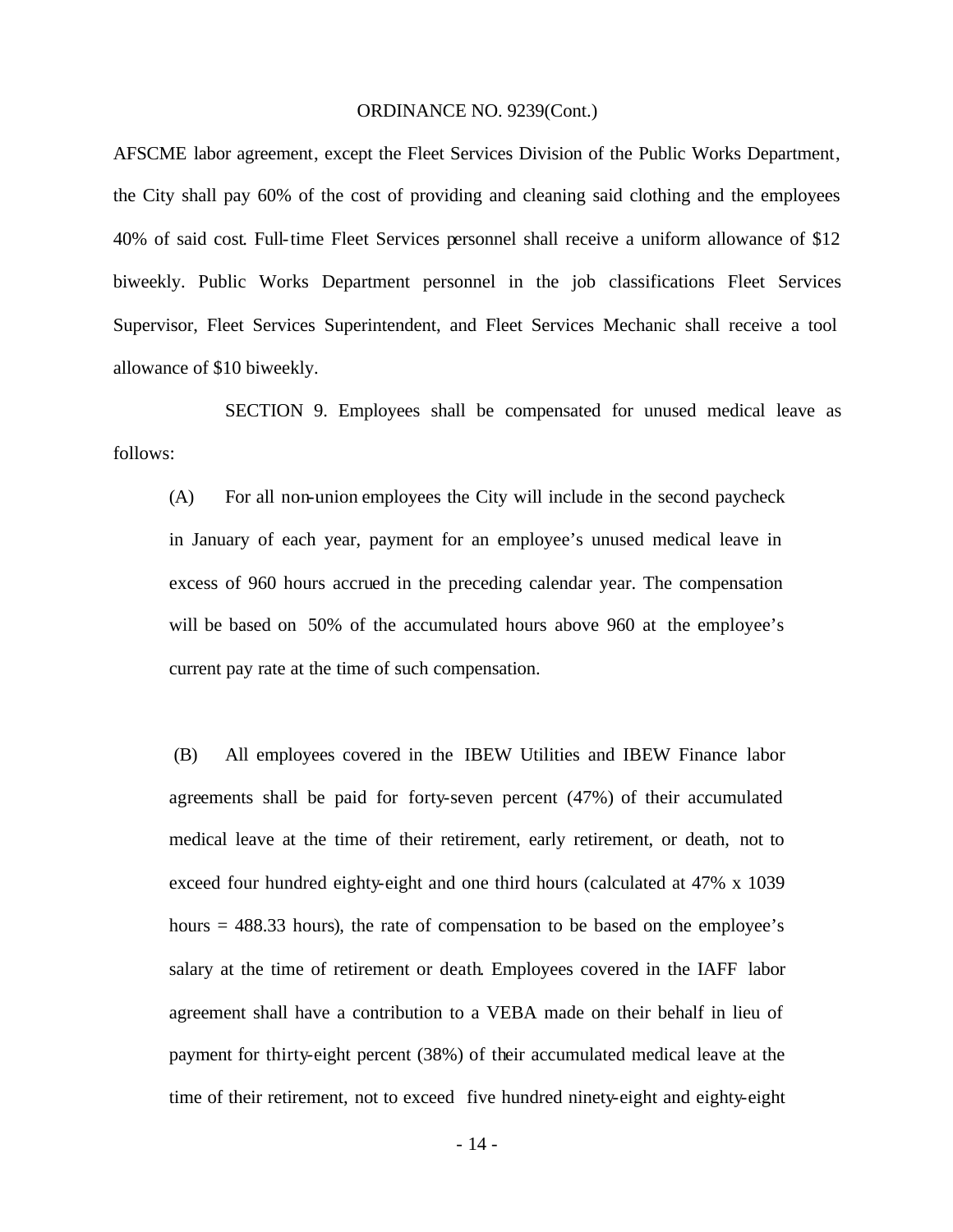hundredths hours (calculated at  $38\% \times 1,576$  hours = 598.88 hours). The amount of contribution will be based upon the employee's salary at the time of retirement. Employees covered by the IBEW Wastewater labor agreement shall be paid 37.5% of their accumulated medical leave at the time of retirement or death, based on the employee's salary at the time of retirement not to exceed three hundred ninety-nine hours (calculated at 37.5% x 1064 hours = 399 hours). Nonunion employees shall have a contribution to a VEBA made on their behalf in lieu of payment for one-half of their accumulated medical leave at the time of their retirement. The amount of contribution will be based upon the employee's salary at the time of retirement. All employees covered by the AFSCME labor agreement shall be paid forty-five (45%) of their accumulated medical leave bank at the time of their retirement, based on the employee's salary at the time of retirement not to exceed four hundred seventy-eight and eighty hundredths hours (calculated at  $45\%$  x  $1064$  hours =  $478.80$  hours). All employees covered under the FOP labor agreement shall be paid thirty-seven and one-half percent (37.5%) of their accumulated medical leave bank at the time of their retirement, not to exceed four hundred five hours (calculated at  $37.5\%$  x 1,080 hours = 405 hrs.), based on the employee's salary at the time of retirement. If death occurs while in the line of duty, employees covered under the FOP labor agreement shall be paid fifty percent (50%) of their accumulated medical leave bank at the time of their death, not to exceed five hundred forty hours  $(50\% \times 1,080)$  hours = 540 hrs.), based on the employee's salary at the time of their death.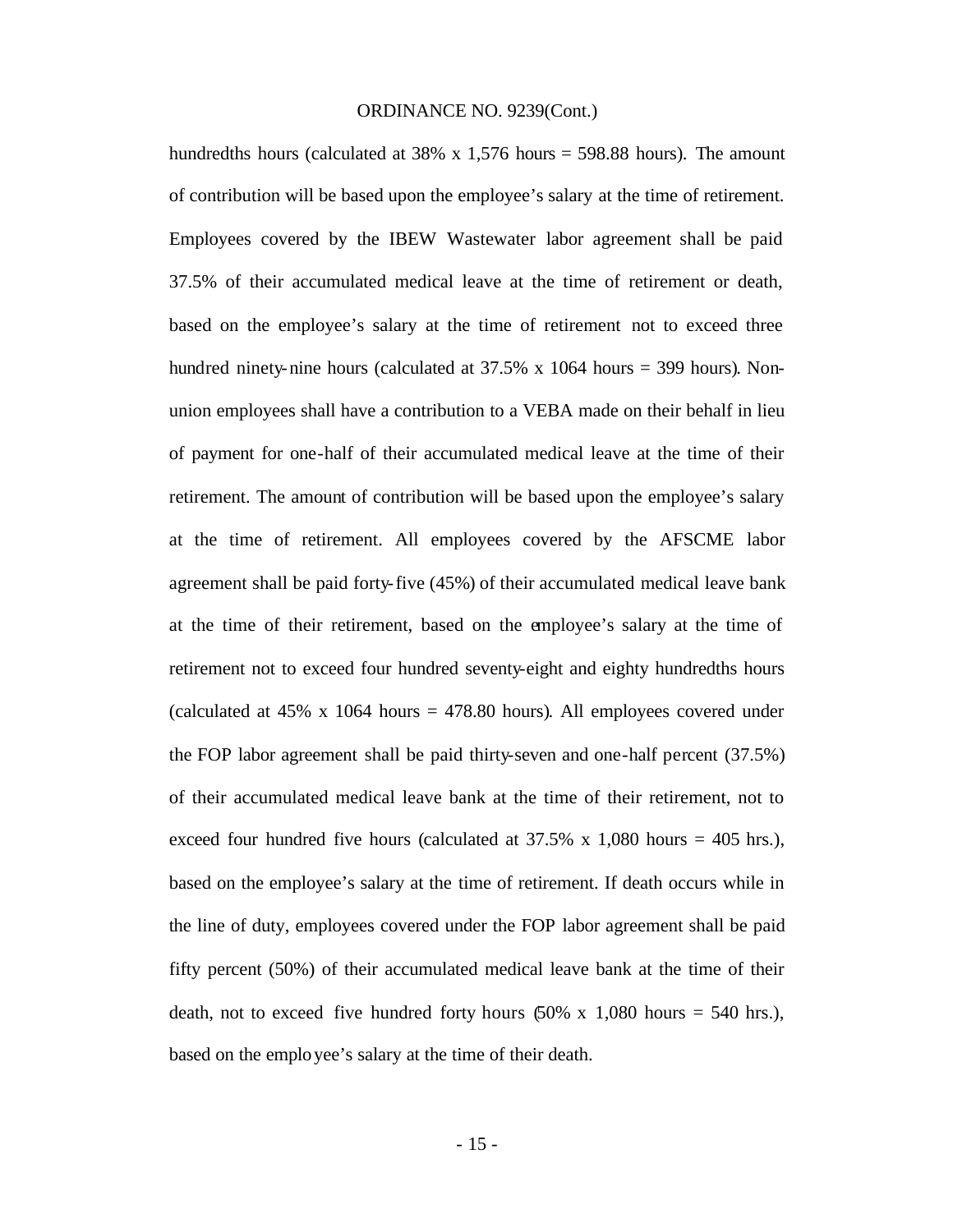(C) The City Administrator and department heads shall have a contribution made to their VEBA for one-half of their accumulated medical leave, not to exceed 30 days of pay, upon their resignation, the rate of compensation to be based upon the salary at the time of termination. Compensation for unused medical leave at retirement shall be as provided for non-union employees.

(D) The death of an employee shall be treated the same as retirement, and payment shall be made to the employee's beneficiary or estate for one-half of all unused medical leave for non-union employees and as defined in labor agreements for all other employees.

SECTION 10. The City Administrator shall receive a vehicle allowance of Five Hundred Dollars (\$500.00) per month in lieu of mileage allowance, divided into two equal payments of Two Hundred Fifty Dollars (\$250.00).

SECTION 11. The validity of any section, subsection, sentence, clause, or phrase of this ordinance shall not affect the validity or enforceability of any other section, subsection, sentence, clause, or phrase thereof.

SECTION 12. The salary adjustments identified herein shall be effective on the date of passage and publication in pamphlet form in one issue of the Grand Island Independent as provided by law the first full pay period in October, 2009.

SECTION 13. Those portions of Ordinance No. 9132 and all other parts of ordinances in conflict herewith be, and the same are, hereby repealed.

Enacted:

\_\_\_\_\_\_\_\_\_\_\_\_\_\_\_\_\_\_\_\_\_\_\_\_\_\_\_\_\_\_\_\_\_\_\_\_